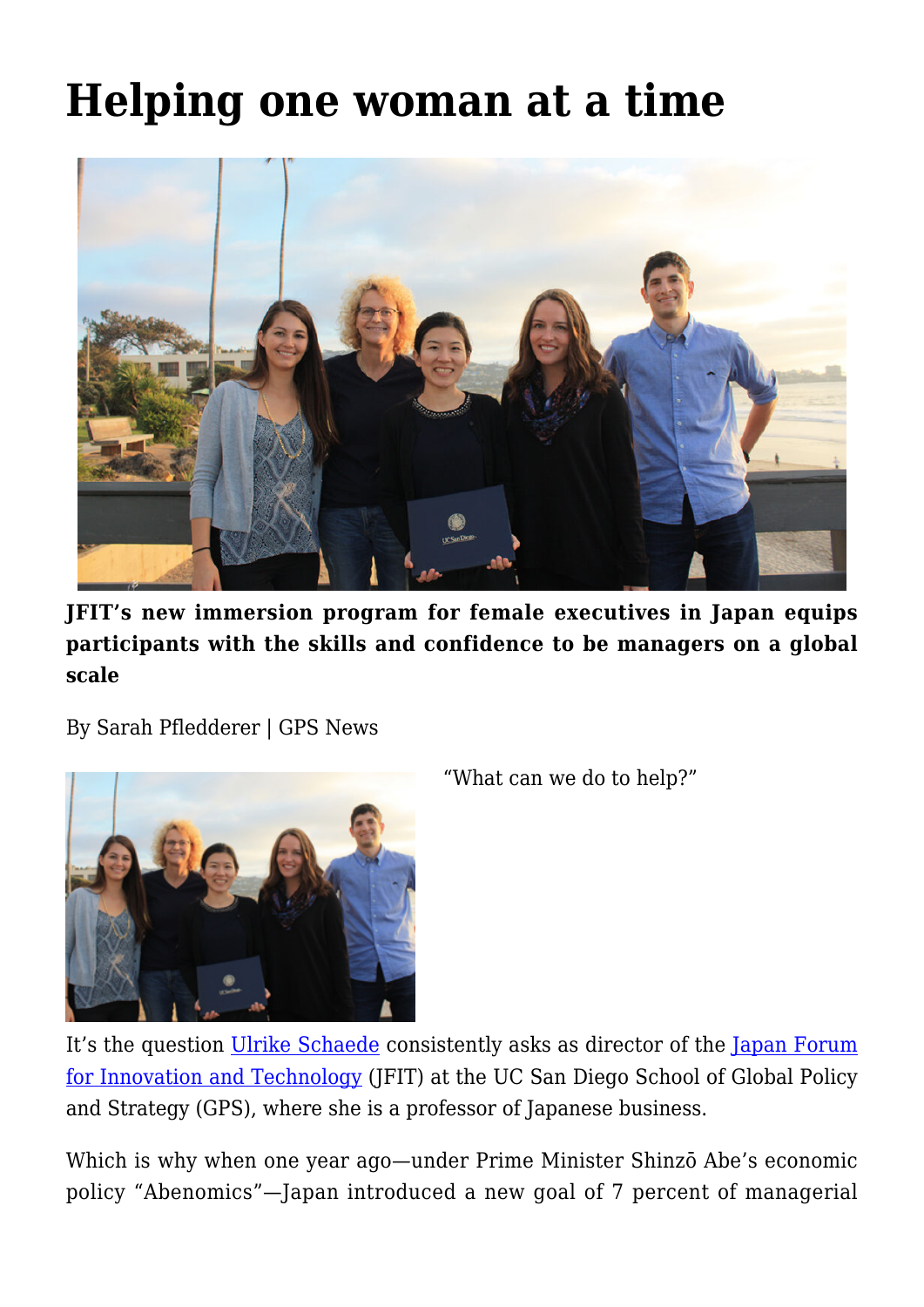positions to be held by women in government and 15 percent in the private sector by 2020, Schaede responded by dreaming up a fast track to support female managers in Japan in this overdue transition.

The [Josei/Women for Upper Management Program](http://jfit.ucsd.edu/programs/jump.html) (JUMP) is a full-on immersion program for female managers from Japan to visit San Diego to enhance their global management skills. It pairs participants with personal coaches and a woman mentor in the U.S., offering opportunities to build a global network of women executives and receive hard and soft managerial skill training on campus.

"The big idea here is to help Japan change in ways that benefit everybody," Schaede explained, adding the global aspect is important because of new opportunities for women to lead Japan's subsidiaries abroad. "Japan's work environment is changing. There is now an opportunity for women, which is fantastic. Our program is set up to help women in the next steps in their careers."

Saki Tomita, of the open innovation group at Tokyo Electric Power Co. (TEPCO), was the inaugural participant in the program, completing her stay in October.

## **Building a global network**

"From JUMP, my superior expected me to acquire basic management skills as a business person, the mindset to achieve goals and communication skills that could be applied to international companies," Tomita explained, noting she satisfyingly got more than she bargained for from her two-week residency. "I was surprised by how the JUMP program was completely customized for me. It was such an enlightening experience to be able to talk to professors and business executives in San Diego one-to-one."

In addition to attending GPS courses in strategy and negotiation and creativity and leadership, Tomita also received personalized coaching from her mentor, Susan Snow.

For Snow, a principal at Transitional Finance Partners in San Diego, their conversations about corporate styles in Japan versus the U.S., including how females rise in the ranks, proved eye-opening as a mentor, too.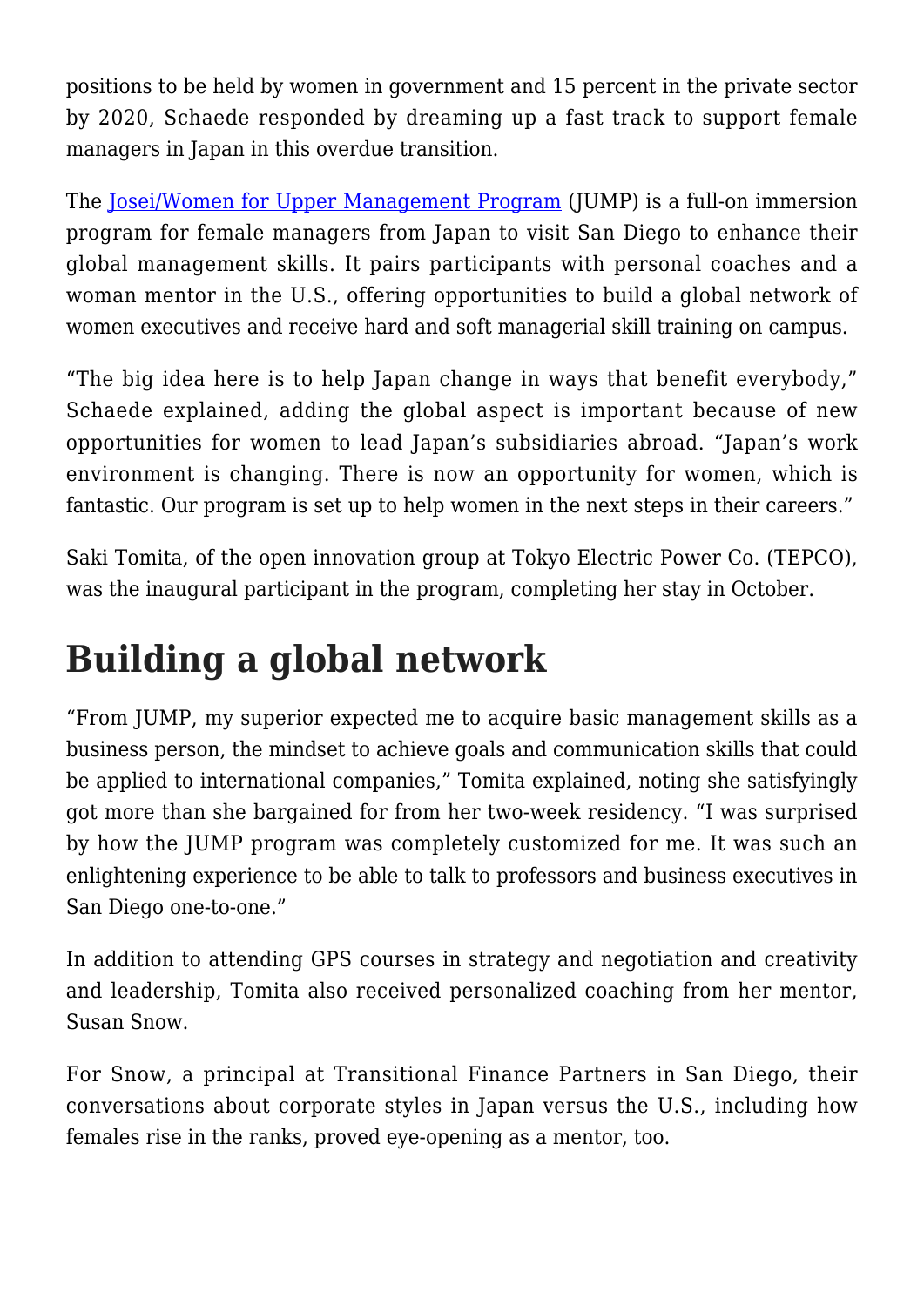

"This was the first time I met with a young professional woman who lives in a different corporate culture than our American pattern," Snow divulged. "While we discussed things we shared in common, more interesting were the solutions we discussed. The struggles of the American executive woman are not unique to the U.S. workforce."

Fondly, Snow said she was impressed by Tomita's initiative and courage to tour San Diego on her own, making the most of her short stay—similarly to how boldly Tomita grew a women network through the JUMP program.

Tomita attended several networking events with business executives in San Diego, as well as a private tour of Hewlett-Packard that included a discussion with female managers at the company.

"I was inspired by how lively they seemed to be at work, and how they are trying to encourage younger female workers," Tomita recollected.

## **Gaining confidence to move up**

Likewise, Tomita said she was impressed with GPS students she interacted with, such as Ashlee Ellsworth, 2017 [MIA](https://gps.ucsd.edu/academics/mia.html) candidate, who coordinated a casual "San Diego day" for Tomita. After a walking tour of La Jolla, Tomita tasted real Mexican food—a leap for Tomita who had previously considered Chipotle authentic for the cuisine.

For Ellsworth, the opportunity to network with Tomita was illuminating,